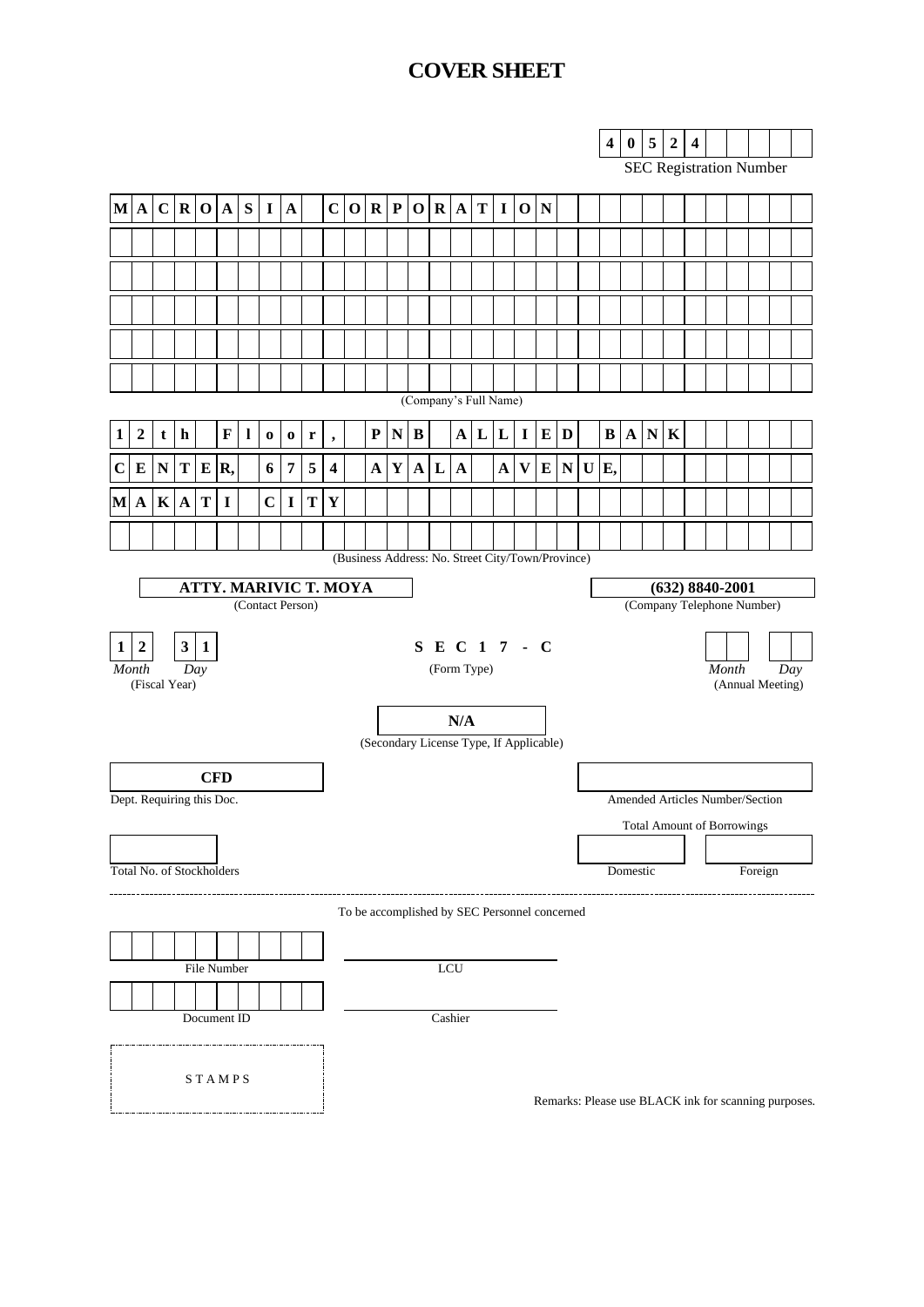#### **SECURITIES AND EXCHANGE COMMISSION**

## **SEC FORM 17-C**

## **CURRENT REPORT UNDER SECTION 17 OF THE SECURITIES REGULATION CODE AND SRC RULE 17.2(c) THEREUNDER**

## 1. **13 May 2021**

Date of Report (Date of earliest event reported)

2. SEC Identification Number **40524** 3. BIR Tax Identification No. **004-666-098-000**

# 4. **MACROASIA CORPORATION** Exact name of issuer as specified in its charter

Province, country or other jurisdiction of incorporation

5. **City of Makati, Metro Manila** 6. **City of Makati, Metro Manila** 6. Industry Classification Code:

- 7. **12th Floor, PNB Allied Bank Center, 6754 Ayala Avenue, Makati City 1226** Address of principal office **Postal Code** Postal Code
- 8. **(632) 840-2001** Issuer's telephone number, including area code
- 9. **N/A**...................................................................................................................................... Former name or former address, if changed since last report
- 10. Securities registered pursuant to Sections 8 and 12 of the SRC or Sections 4 and 8 of the RSA

| Title of Each Class | Number of Shares of Common Stock |
|---------------------|----------------------------------|
|                     | Outstanding and Amount of Debt   |
|                     | Outstanding                      |
|                     |                                  |

 **Common Stock, P1 par value 1,890,958,323 shares outstanding**

11. Indicate the item numbers reported herein: ITEMS 4 and ITEM 9

#### **Annual Stockholders' Meeting**

**Item 4. Resignation, Removal or Election of Registrant's Directors or Officers**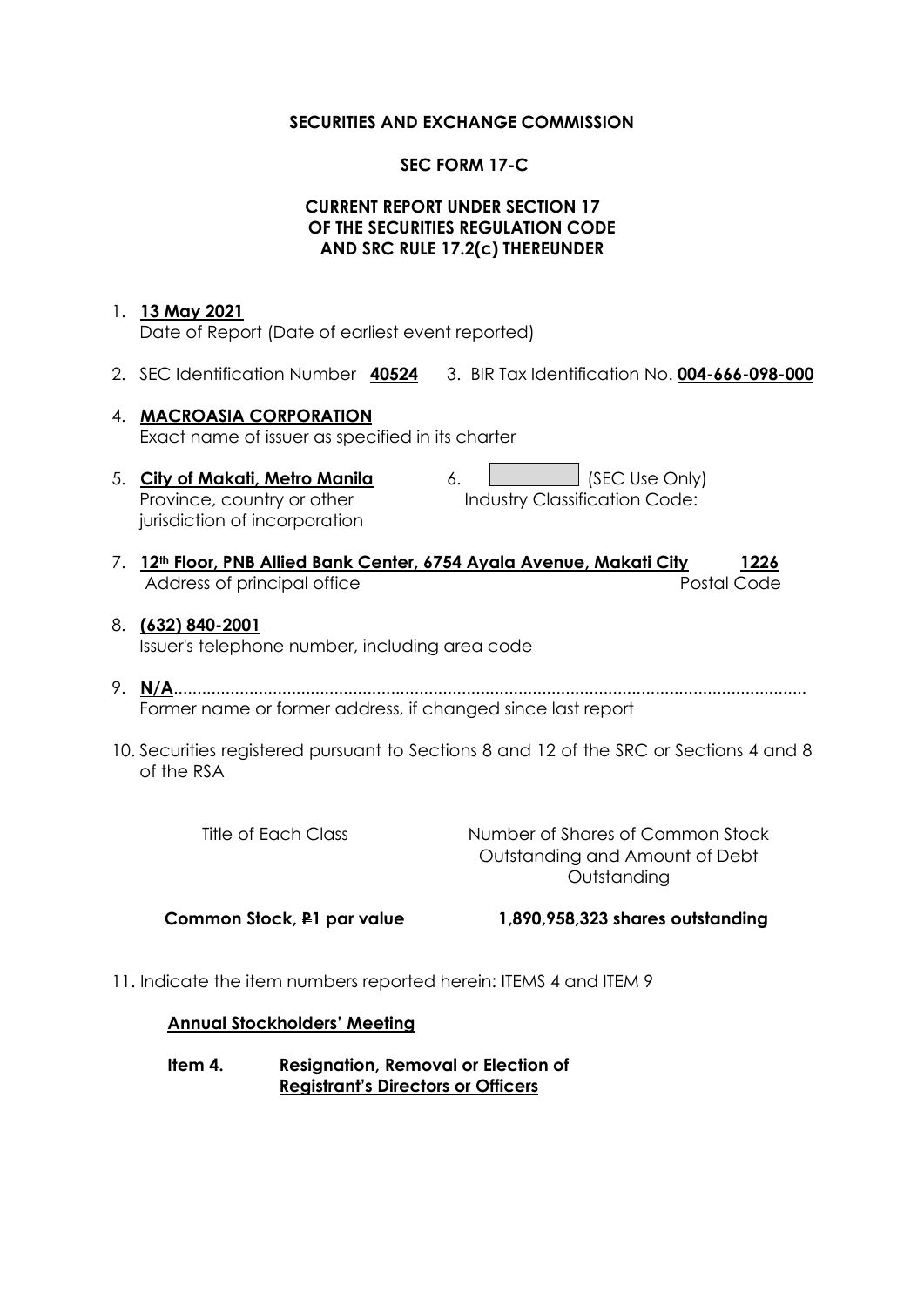During the Annual Stockholders' Meeting of the Corporation on 13 May 2021, the stockholders of the Corporation elected the following directors to serve as such for 2021-2022 and until the election and qualification of their successors:

- 1. Dr. Lucio C. Tan
- 2. Carmen K. Tan
- 3. Lucio C. Tan III
- 4. Vivienne K. Tan
- 5. Joseph T. Chua
- 6. Michael G. Tan
- 7. Eduardo T. Luy
- 8. Johnip G. Cua (Independent Director)
- 

9. Ben C. Tiu (Independent Directors) 10. Marixi R. Prieto (Independent Directors) 11. Samuel C. Uy (Independent Directors)

## **Item 9. Other Events**

## **Appointment of External Auditor**

The stockholders appointed SGV & Co. as the external auditor of the Corporation for the calendar year 2021.

#### **Organizational Board Meeting**

#### **Item 4. Resignation, Removal or Election of Registrant's Directors or Officers**

During the Organizational Meeting of the Board of Directors of the Corporation held immediately after the Annual Stockholders' Meeting, the following were elected as officers of the Corporation to serve as such for 2021-2022.

| Chairman and Chief Executive Officer     |                          | Dr. Lucio C. Tan          |
|------------------------------------------|--------------------------|---------------------------|
| President and Chief Operating Officer    | $\overline{\phantom{0}}$ | Joseph T. Chua            |
| Treasurer                                |                          | Eduardo Luis T. Luy       |
| Senior Vice-President for Legal, HR &    |                          |                           |
| <b>External Relations</b>                |                          |                           |
| <b>Chief Compliance Officer</b>          |                          | Marivic T. Moya           |
| Corporate Information Officer            |                          |                           |
| <b>Chief Financial Officer</b>           |                          |                           |
| <b>Chief Risk Officer</b>                |                          | Amador T. Sendin          |
| Senior Vice-President for Administration |                          |                           |
| Vice-President for Business Development  |                          |                           |
| Data Protection Officer                  |                          | Belgium S. Tandoc         |
| Lead Independent Director                |                          | Johnip G. Cua             |
| Corporate Secretary                      |                          | Florentino M. Herrera III |

The Board also elected the members of the various committees of the Corporation, as set forth hereunder: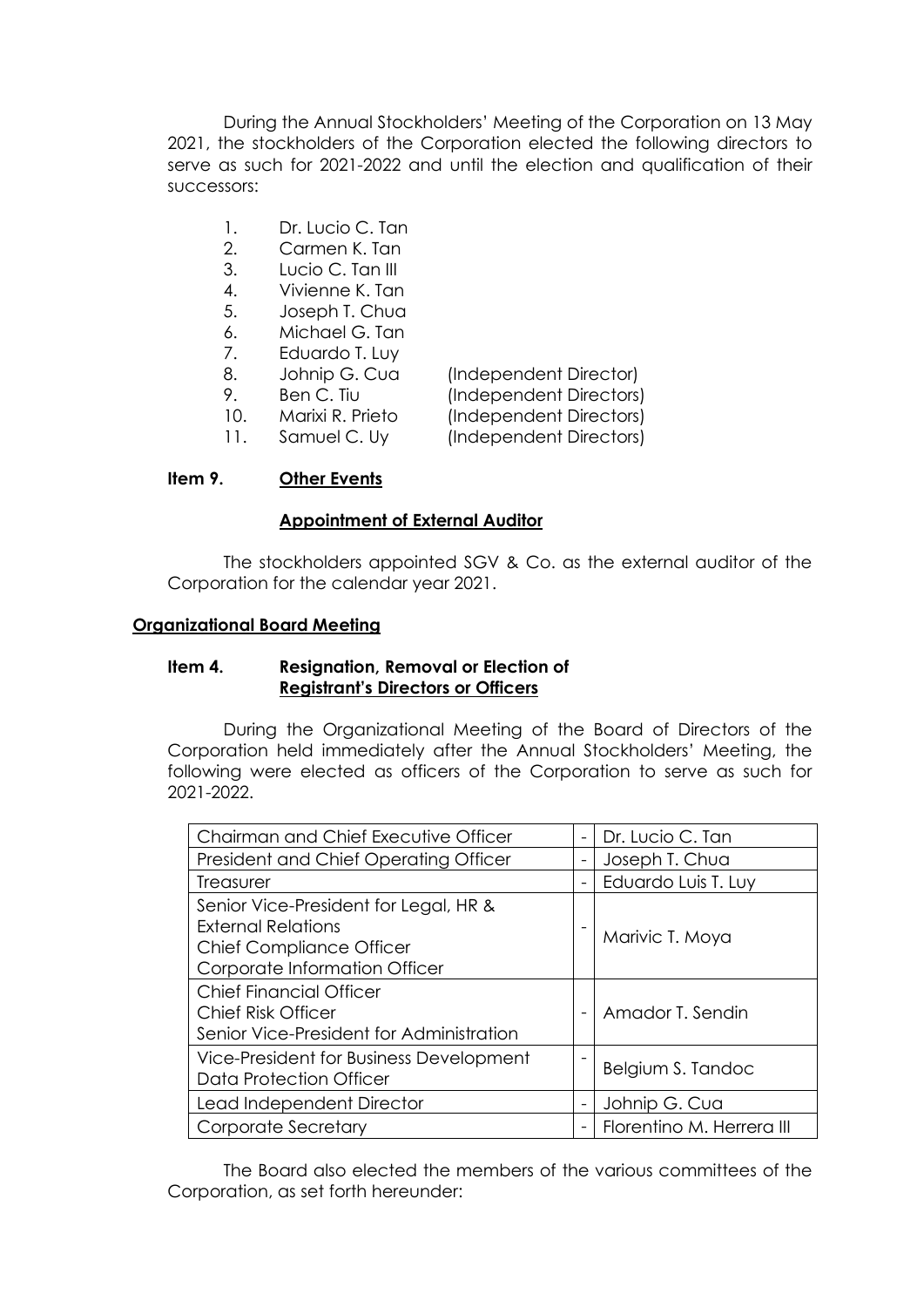## **Corporate Governance Committee**

| Chairperson       | -   Marixi R. Prieto (Independent Director) |
|-------------------|---------------------------------------------|
| <b>Members</b>    | Lucio C. Tan III                            |
|                   | Johnip G. Cua (Independent Director)        |
|                   | Ben C. Tiu (Independent Director)           |
|                   | - Samuel C. Uy (Independent Director)       |
| Non-Voting Member | -   Marivic T. Moya                         |

## **Compensation Committee**

| Chairman          | - Johnip G. Cua (Independent Director) |
|-------------------|----------------------------------------|
| Members           | - Lucio C. Tan III                     |
|                   | -   Michael G. Tan                     |
|                   | - Ben C. Tiu (Independent Director)    |
|                   | - Samuel C. Uy (Independent Director)  |
| Non-Voting Member | -   Marivic T. Moya                    |

## **Audit Committee**

| Chairman       | - Johnip G. Cua (Independent Director)      |
|----------------|---------------------------------------------|
| <b>Members</b> | -   Michael G. Tan                          |
|                | - Lucio C. Tan III                          |
|                | -   Ben C. Tiu (Independent Director)       |
|                | -   Marixi R. Prieto (Independent Director) |
|                | Samuel C. Uy (Independent Director)         |

## **Related Party Transactions Committee**

| Chairperson    | -   Marixi R. Prieto (Independent Director) |
|----------------|---------------------------------------------|
| <b>Members</b> | - Lucio C. Tan III                          |
|                | - Johnip G. Cua (Independent Director)      |
|                | -   Ben C. Tiu (Independent Director)       |
|                | - Samuel C. Uy (Independent Director)       |

## **Risk Management Committee**

| Chairman       | Ben C. Tiu (Independent Director)       |
|----------------|-----------------------------------------|
| <b>Members</b> | Joseph T. Chua                          |
|                | -   Michael G. Tan                      |
|                | - Vivienne K. Tan                       |
|                | Johnip G. Cua (Independent Director)    |
|                | Marixi R. Prieto (Independent Director) |
|                | Samuel C. Uy (Independent Director)     |